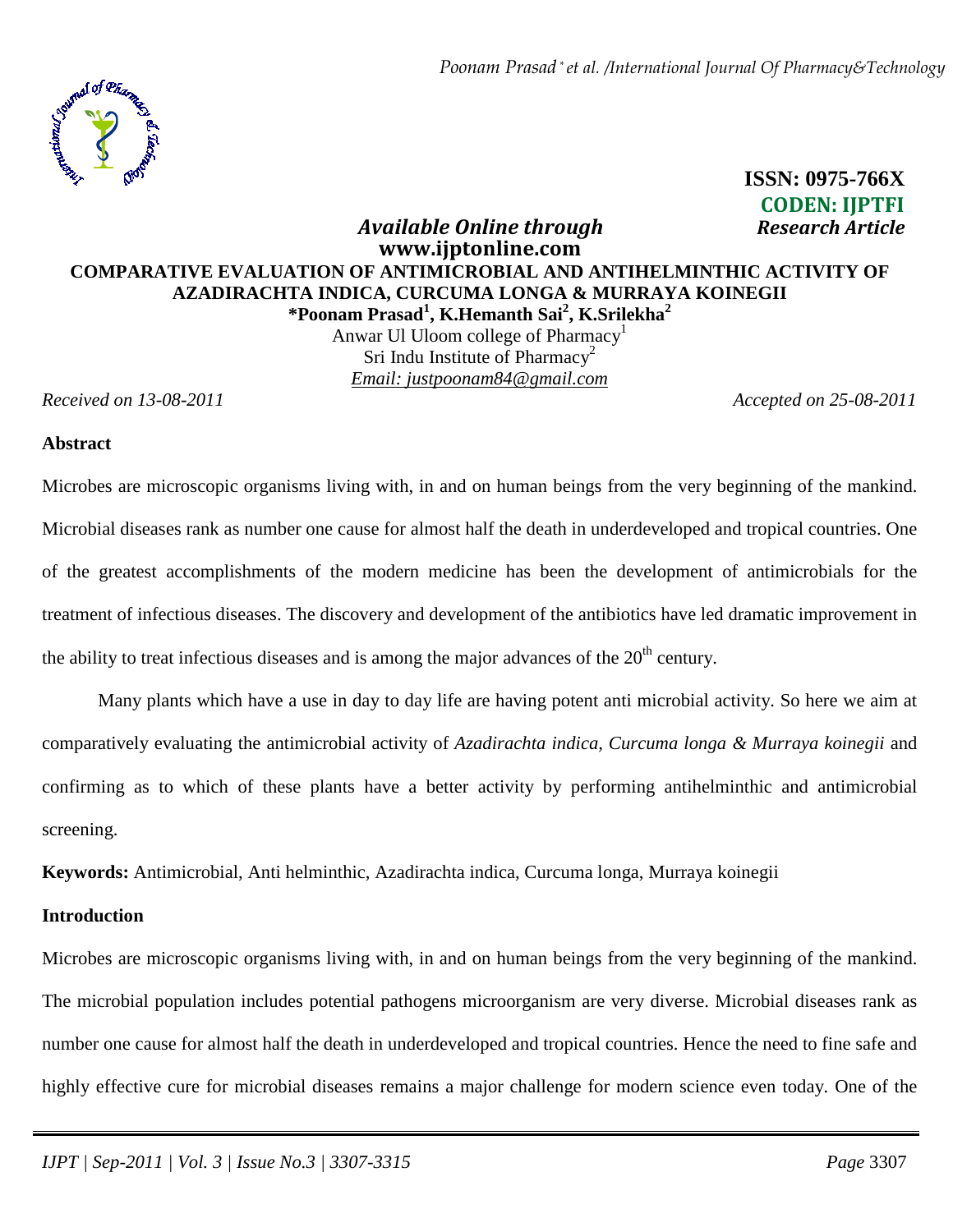*Poonam Prasad \* et al. /International Journal Of Pharmacy&Technology* greatest accomplishments of the modern medicine has been the development of antimicrobials for the treatment of infectious diseases. The discovery and development of the antibiotics have led dramatic improvement in the ability to treat infectious diseases and is among the major advances of the  $20<sup>th</sup>$  century.

An increase in antimicrobial resistance, multi drug resistance amongst common pathogens throughout the world (e. g. Multi drug resistant tuberculosis) due to irrational and overuse of antibiotics, failure to furnish an antibiotic prescription, genetic versatility of microbes and horizontal transfer of resistant genes among bacterial species. All these are diminishing the clinical usefulness of antibiotic. It is estimated that about 5000 to 10,000 natural antibiotics have been isolated and characterized and 50,000 to 1,00,000 analogues have been synthesized till date, but most of them could not be realized for medicinal use due to toxicity, adverse effects or other practical problems.

Initially most of the antibiotics came from streptomyces and other bacteria and fungi, but for some time now, rare microorganisms area used for isolation of novel antimicrobial agents.

#### **Objective and Plan of Work**

#### **Objective**

To study the anti-microbial and anti helminthic activity of the following plants (leaves extracts):

Azadiractha indica

Curcuma longa

Murraya koinegii.

#### **Plan of work**

 To produces the extract of the above listed plants using the following three solvents according to their polarity.

#### **Petrolium ether, Chloroform, Ethyl alcohol**

The above extracts were subjected to evaluation of anti microbial and anti helminthes activity against gram positive and gram negative bacteria after which there can be a comparison of results.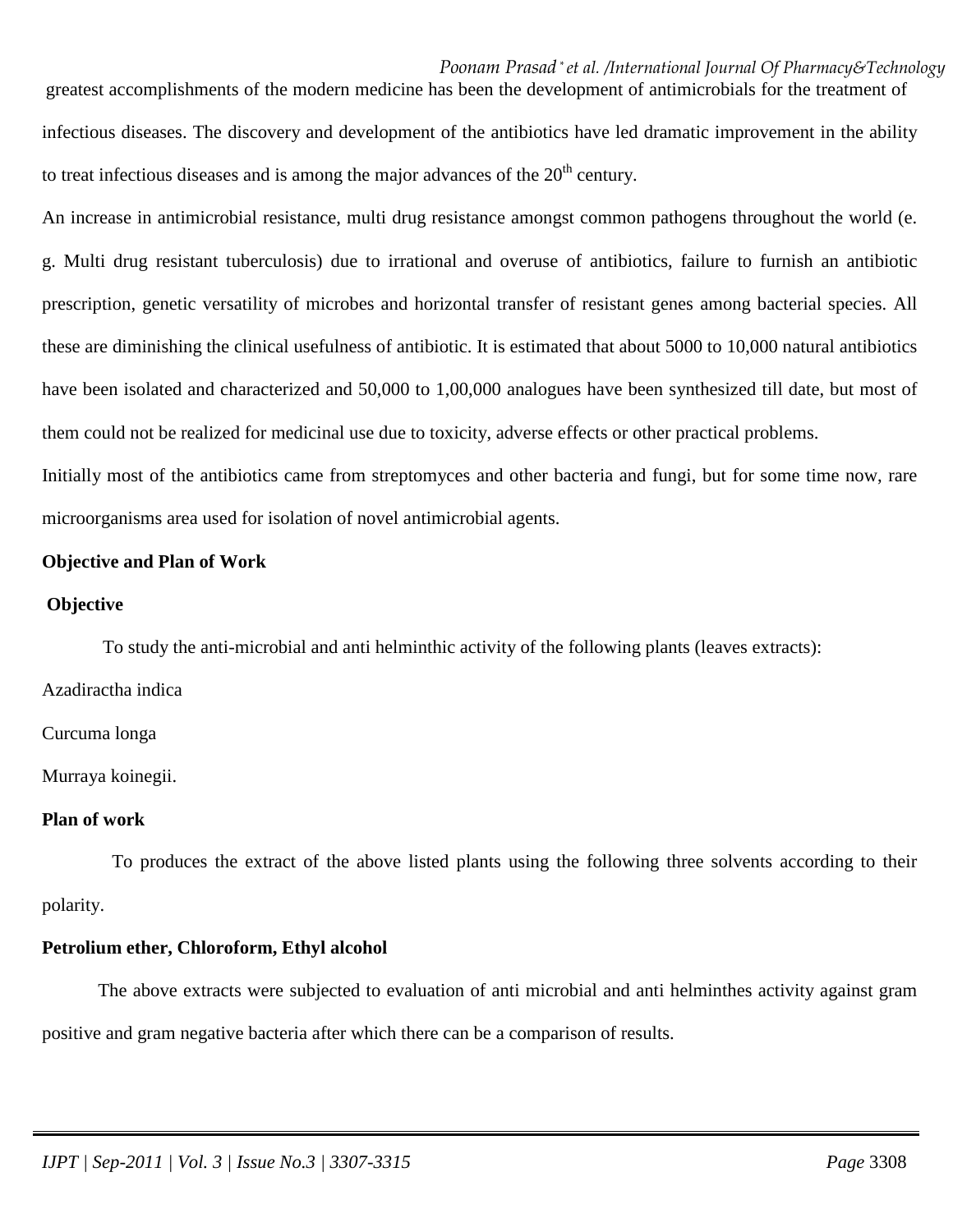#### **Methodology**

#### **Plant collection:**

The plant Azadirachta indica was collected from the campus of Anwar Ul Uloom college of Pharmacy . Before their use they were carefully identified.

#### **Preparation of the powder:**

The leaves of the plant were dried over a polythene cover in shade drying method with a help of a fan at  $21^0$ C room temperature and pulverized using a mechanical grinder. The powder is further passed through a fine mesh sieve to get a fine powder.

#### **Preparation of the extract:**

The coarse material (250gm) was extracted separately with different solvents of increasing order of polarity e.g. petroleum ether, chloroform, ethyl alcohol by soxhletion method during which the temperature was maintained between 35-37 $^{0}$ C. The liquid extracts that were yielded were concentrared under vaccum to get semi solid residue which was our final.

## **Preparation of the aqueous extract:**

The coarse material (250gm) was taken in a round bottom flask with water quantity of 3-5 liters and macerated for about 72 hours the suspension was filtered through a fine muslin cloth. The filtrate was taken in a glass flask and evaporated at 40-50  $^{0}$ C with continuous agitation to get a semi solid residue.

#### **Source of chemicals:**

All the chemicals and solvents used were of analytical grade and procured from the following manufacturer:

Petroleum ether: S.D fine chemicals ltd. Tilak road Hyd-1.

Chloroform: S.D fine chemicals ltd. Tilak road Hyd-1.

Ethyl alcohol: S.D fine chemicals ltd. Tilak road Hyd-1.

## **Preparation of nutrient agar medium:**

Constituents of agar medium: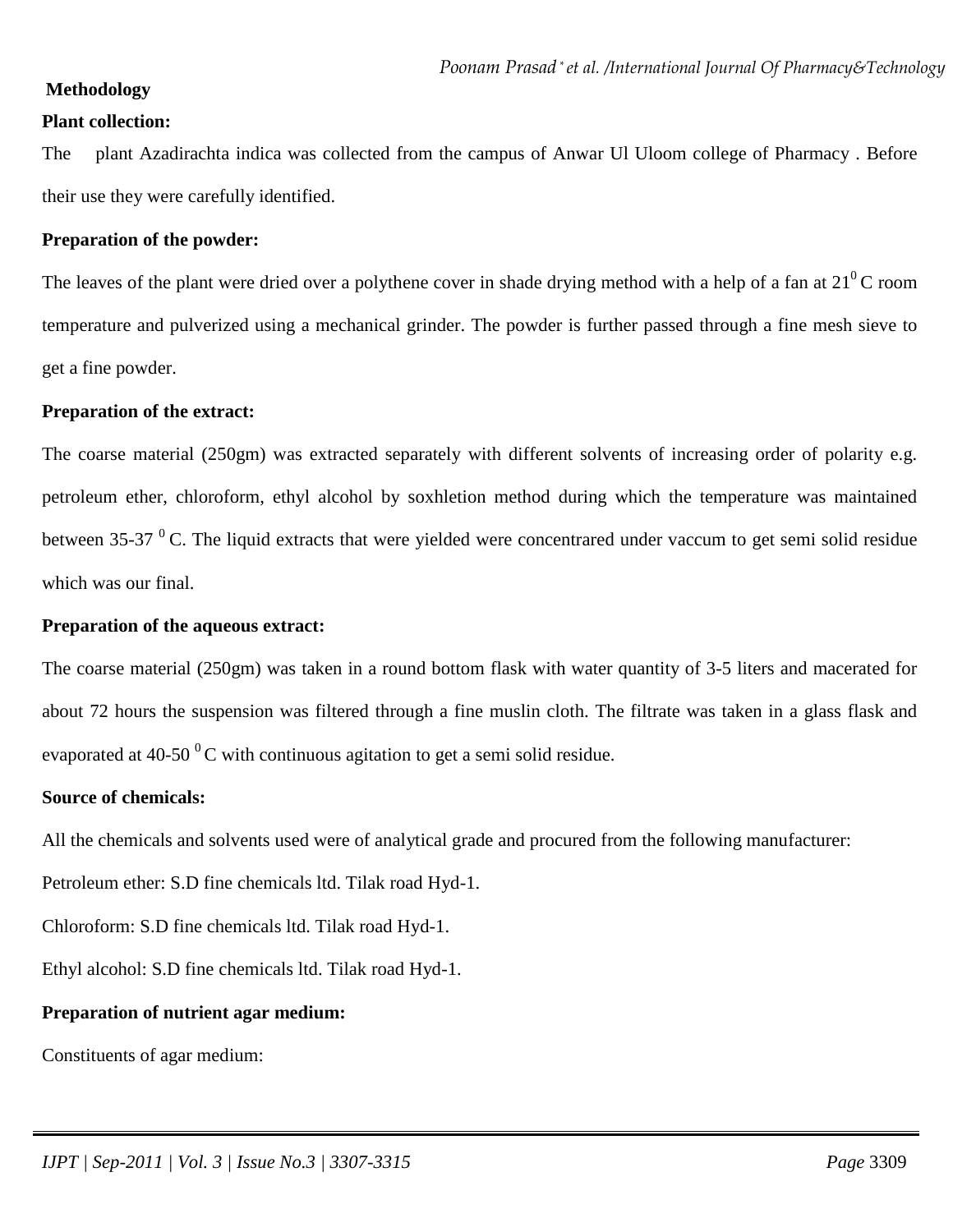For bacteria:

Beef extract 10 g

Sodium chloride 5 g

Peptone 10g

Agar 20g

Distilled water 1000 ml.

## **Procedure:**

- The above constituents, beef extract  $(12g)$ , sodium hydroxide(5g), peptone(10g) were first dissolved in a beaker containing 100ml of distilled water. The volume was then made up to 1000ml and heated up on attaining boiling temperature, agar (20g) was added and heating was continued for 30 min.
- The pH of the medium was adjusted to 7.0-7.5, autoclaved at  $121^{\circ}$ C at 15 lb/ sq. inch pressure for 15 minutes for sub culturing of bacterial strains.
- The bacteria were isolated from soil by **serial dilution method**. And spread on the prepared nutrient agar medium by **spread plate method** for the growth of the bacteria according to the dilutions.

## **Preparation of nutrient broth medium:**

Constituents of nutrient broth medium

Beef extract 10 g

Sodium chloride 5 g

Peptone 10g

Distilled water 1000 ml.

## **Procedure:**

The above constituents were mixed and dissolved in a beaker containing 100ml distilled water. The volume was then made up to 1000ml. with distilled water and pH of the medium was adjusted to 7.0-7.5, autoclaved at 121 $^{0}$ C at 15lb/sq. inch pressure for 15 minutes and used for sub culturing of bacteria.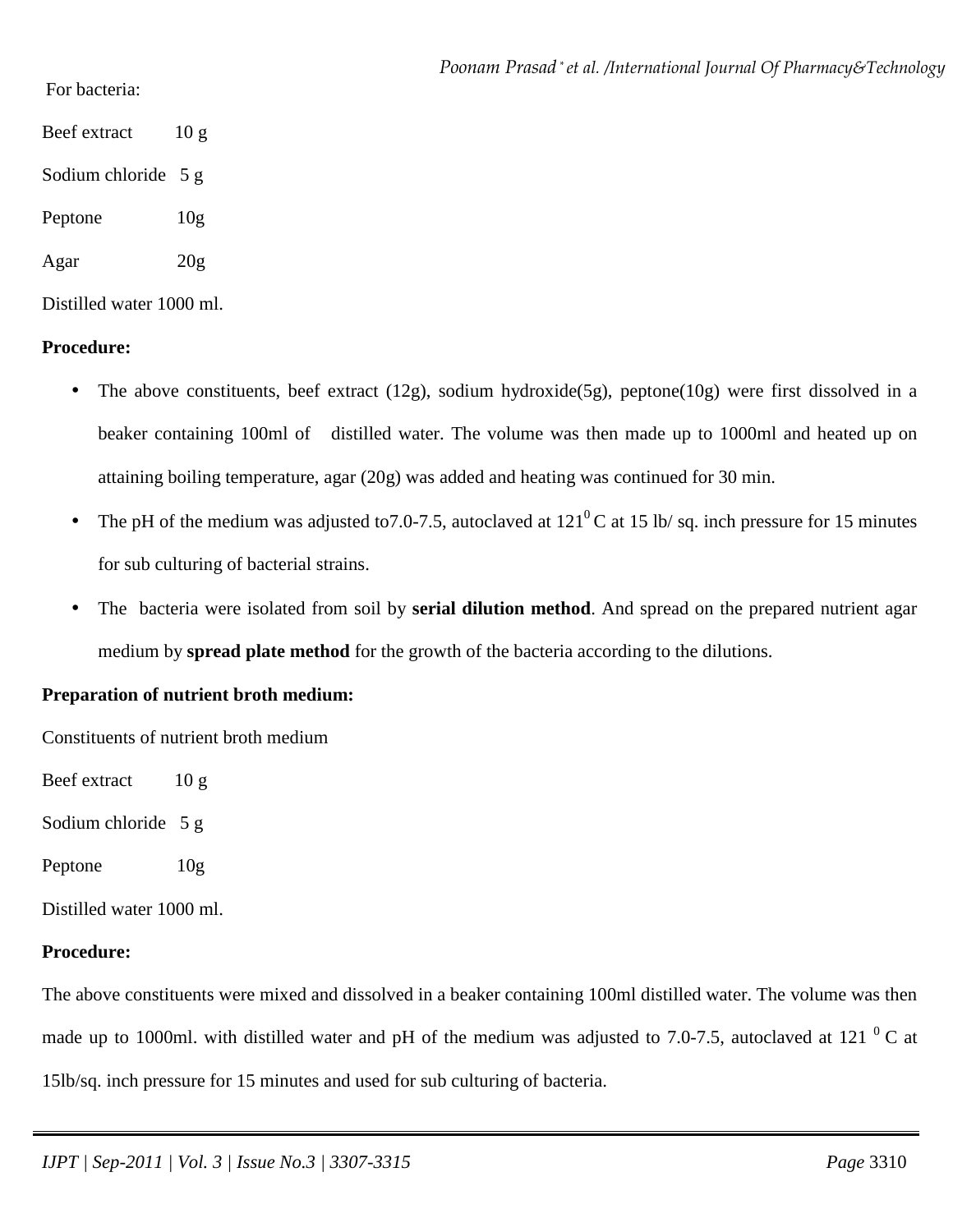## **Results & Discussion: Table 1: Antihelminthic activity of various extracts.**

| Sl.No | Drugs used         | Type of | Conc.      | Time Taken for   | Death Time       |
|-------|--------------------|---------|------------|------------------|------------------|
|       |                    | Extract |            | Paralysis        | $(D)$ min's      |
|       |                    |         | $\mu$ g/ml | (P)min's         |                  |
| 1.    | Vehicle(NS)        |         |            |                  |                  |
| 2.    | Piperazine Citrate |         | 10         | $20.22 \pm 0.27$ | $42.09 \pm 49$   |
| 3.    | Murraya koeingii   | Aqueous | 50         | $32.50 \pm 0.61$ | $65.67 \pm 1.05$ |
|       |                    |         | 100        | $22.17 \pm 0.79$ | $50.77 \pm 1.10$ |
| 4.    | Azadirachta indica | Aqueous | 50         | $39.66 + 1.17$   | $72.03 \pm 1.6$  |
|       |                    |         | 100        | $31.34 \pm 0.05$ | $62.50 \pm 1.8$  |
| 5.    | Curcuma longa      | Aqueous | 50         | $51.83\pm 6.8$   | $95.30 \pm 0.53$ |
|       |                    |         | 100        | $45.47 \pm 1$    | $78.41 \pm 0.95$ |

## **Table 2: Antimicrobial Screening of Azadiractha indica.**

| S.no | Dilution<br>of the soil<br>sample | Type of<br><b>Bacteria</b> | Zone of Inhibition diameter(mm) |      |                |
|------|-----------------------------------|----------------------------|---------------------------------|------|----------------|
|      |                                   |                            | E1                              | E2   | E <sub>3</sub> |
| 1.   | $10^{-1}$                         | $Gm +ve$                   |                                 | 14.5 |                |
| 2.   | $10^{-2}$                         | $Gm +ve$                   |                                 |      |                |
| 3.   | $10^{-3}$                         | Gm-ve                      |                                 |      |                |
| 4.   | $10^{-6}$                         | Gm-ve                      |                                 | 18.3 |                |
| 5.   | $10^{-7}$                         | Gm-ve                      |                                 | 14.8 |                |
| 6.   | $10^{-8}$                         | Gm-ve                      |                                 | 20.2 |                |
| 7.   | $10^{-10}$                        | Gm-ve                      |                                 | 15.4 |                |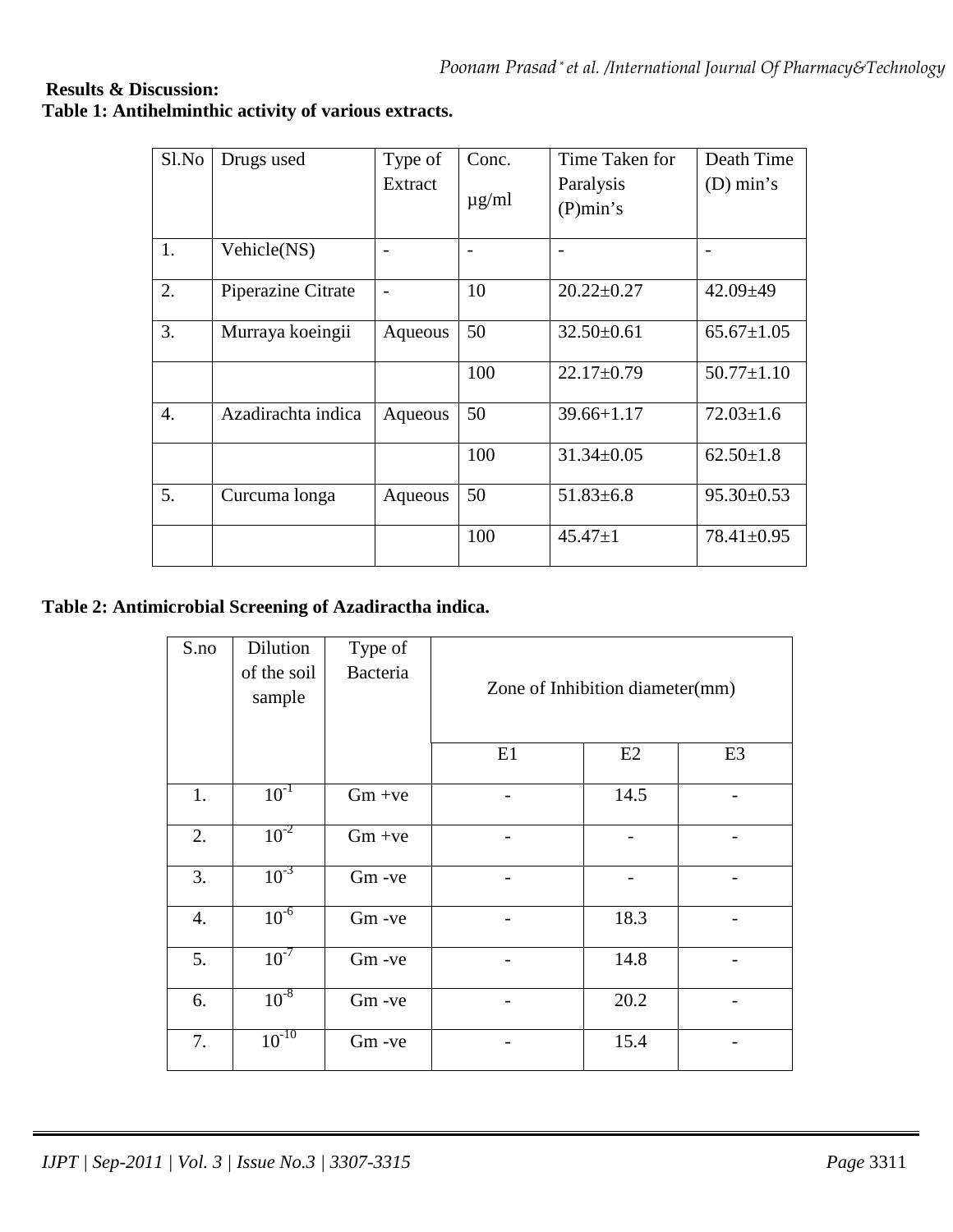# **Table 3: Antimicrobial Screening of Curcuma longa**

| S.no | Dilution<br>of the<br>soil | Type of<br>Bacteria | Zone of Inhibition diameter(mm) |    |                |
|------|----------------------------|---------------------|---------------------------------|----|----------------|
|      | sample                     |                     | E1                              | E2 | E <sub>3</sub> |
| 1.   | $10^{-1}$                  | $Gm +ve$            |                                 | 14 |                |
| 2.   | $10^{-2}$                  | $Gm +ve$            |                                 |    |                |
| 3.   | $10^{-3}$                  | Gm-ve               |                                 |    |                |
| 4.   | $10^{-6}$                  | Gm-ve               |                                 | 23 |                |
| 5.   | $10^{-7}$                  | Gm-ve               |                                 |    |                |
| 6.   | $10^{-8}$                  | Gm-ve               |                                 |    |                |
| 7.   | $10^{-10}$                 | Gm-ve               |                                 |    |                |

# **Table 4: Antimicrobial Screening of Murraya koinegii**

| S.no | Dilution<br>of the soil<br>sample | Type of<br>Bacteria | Zone of Inhibition diameter(mm) |    |                |
|------|-----------------------------------|---------------------|---------------------------------|----|----------------|
|      |                                   |                     | E1                              | E2 | E <sub>3</sub> |
| 1.   | $10^{-1}$                         | $Gm +ve$            |                                 | 23 |                |
| 2.   | $10^{-2}$                         | $Gm +ve$            |                                 |    |                |
| 3.   | $10^{-3}$                         | Gm-ve               |                                 |    |                |
| 4.   | $10^{-6}$                         | Gm-ve               |                                 | 30 |                |
| 5.   | $10^{-7}$                         | Gm-ve               |                                 | 23 |                |
| 6.   | $10^{-8}$                         | Gm-ve               |                                 |    |                |
| 7.   | $10^{-10}$                        | Gm-ve               |                                 |    |                |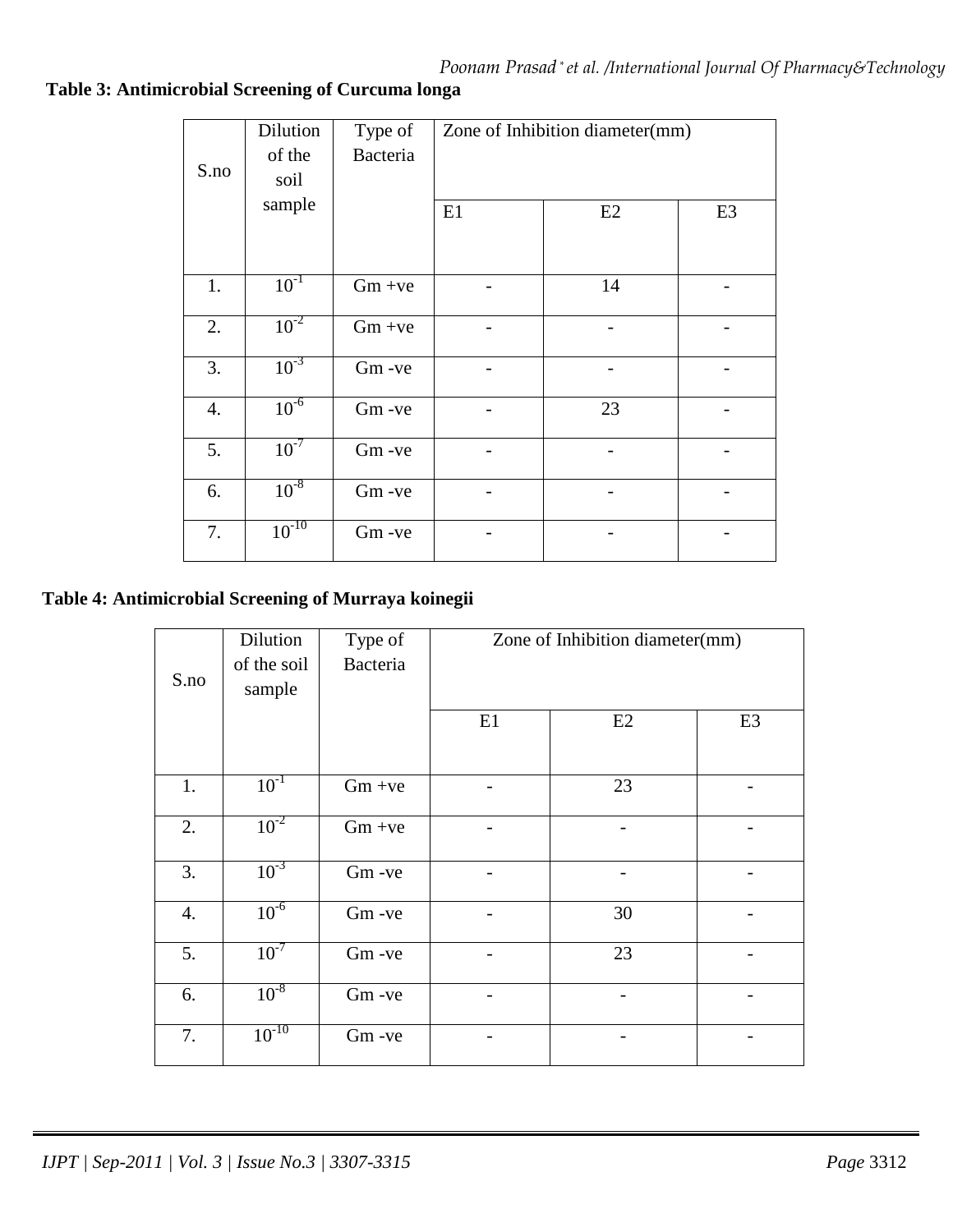## **Note:**

- E1: Petroleum Ether
- E2: Ethyl Alcohol
- E3: Aqueous Extract

## **Table 5: Antimicrobial Activity of Standard Drug.**

| Standard   | Conc.                           | <b>Bacilus</b> | Staphylococcus | Pseudomonas |
|------------|---------------------------------|----------------|----------------|-------------|
| Drug       | $\mu$ g/ml                      | subtilis       | aureus         | areuginosa  |
|            |                                 |                |                |             |
|            | Zone of Inhibition diameter(mm) |                |                |             |
|            | 100                             | 30             | 20             | 25          |
| Gentamicin | 40                              | 30             | 16             | 20          |
|            | 20                              | 20             | 17             | 15          |
|            | 10                              | 20             | 14             | 14          |

## **Conclusion**

From the table no 2,3  $\&$  4 we can conclude that the ethanolic extract of the three plants proved to have better activity than aqueous and Petroleum ether extract. From table 2 it was confirmed that ethanolic extract of Azadiractha indica is most potent with a zone of inhibition of 14.5mm against the Gm +ve & Gm-ve microbes comparatively than the other ethanolic extracts shown in table 3  $\&$  4 and has good activity when compared with standard the activity of which is in table 5. Ethanolic extract of Curcuma longa in table no 3 showed least activity with a zone of inhibiton of than the other plant extracts and showed minimum zone of inhibition when compared to Azadiractha indica, Curcuma longa & Murraya koinegii. Murraya koinegii ethanolic extract was moderately potent than the other extracts depicted in table 4 and showed fair zone of inhibition when compared to Curcuma longa. When the antihelminthic property was evaluated it was found that aqueous extract at 100µg/ml showed better effective activity (Table1). Murraya koinegii was the most potent against helmenthis with an paralysis time of  $22.17\pm0.79$  and death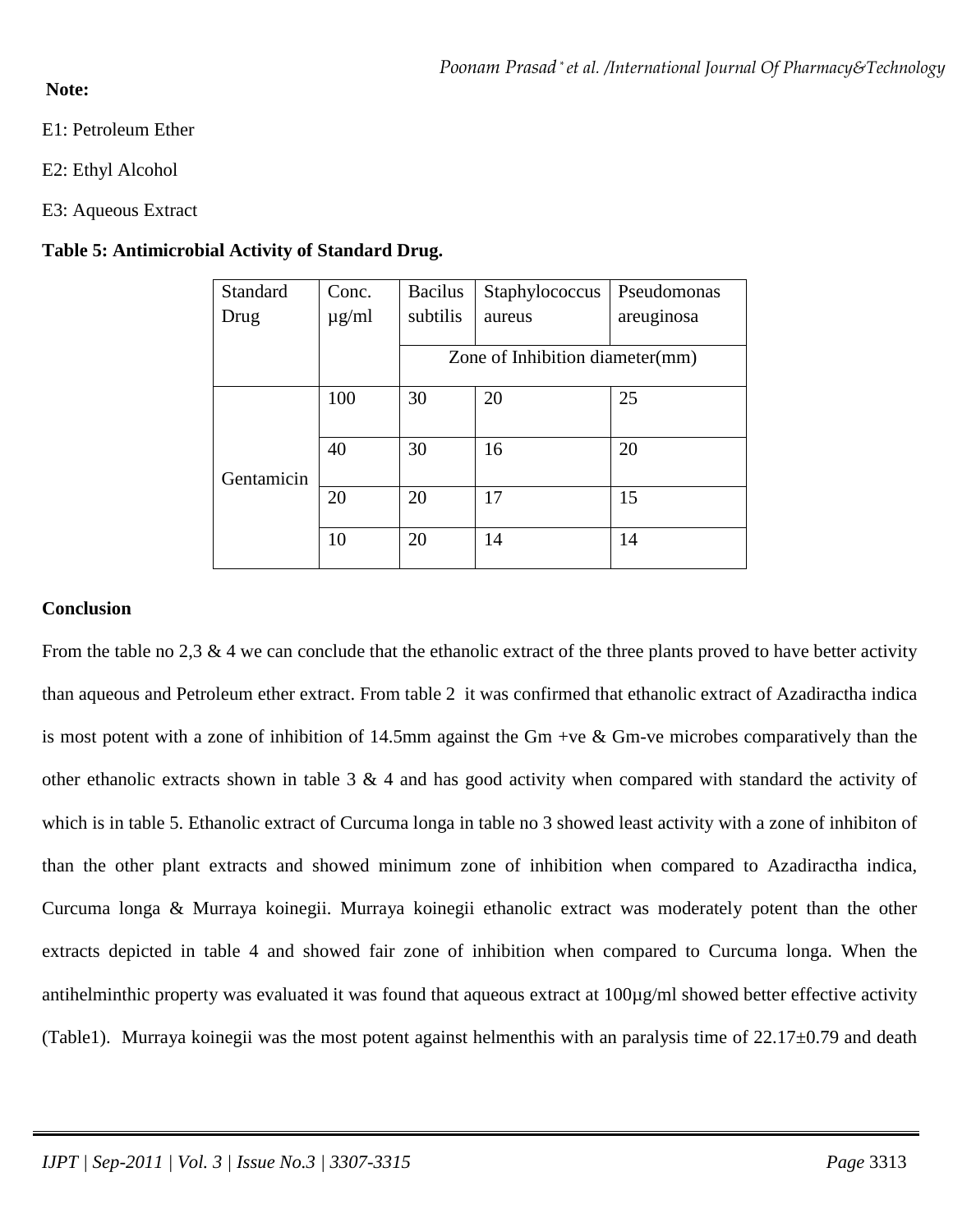So it was concluded that ethanolic extract of Azadiractha indica has the most potent antimicrobial activity compared to Curcuma longa & Murraya koinegii. After the evaluation of anti helminthic activity it was found that aqueous extract of Murraya koinegii has the potent anti helminthic activity compared to Azadiractha indica & Curcuma longa.

#### **References:**

- 1. Text book of pharmacognosy by c. j kokate.
- 2. **2008-01-0413**: thakurta, P; mukhurjee,S ; hajra ,T.K;patara,A; bag P.K(department of biochemistry,university of Calcutta,35ballygungecircular road Kolkata 700019, India). Antibacterial, antisecretory and antihelminthic activity of azadirachta indica to treat cholera and diarrhea in India. Journal of ethnopharmacology, v.111(3);p.607-612,2004 (Eng; 32ref).
- 3. **2008-05-2838** Sharma,A.;Sharma,N.L.(Department of botany, Merut,UP, India) Effect of Neem leaf litter extract on decomposing potential of certain fungi.Asian Journal of Bio Science, v. 2(1): p. 56-58, 2007 (Eng; 23 ref).
- 4. Rambir Singh, Ramesh Chandra, Mridula Bose and Pratibha Mehta Luthra Dr B. R. Ambedkar Center for Biomedical Research, University of Delhi, Delhi 110 007, IndiaV.P. Chest Institute, University of Delhi, Delhi 110 007, India.
- 5. Antibacterial activity of Curcuma longa rhizome extract on pathogenic bacteria, current science, vol. 83, no. 6, 25 september 2002.
- 6. **0976 3333** Muthumani P, Ramseshu KV, Meera R, devi P, K.M. College of Pharmacy, Madurai , TamilNadu, Phytochemical Investigation and Anti microbial and Enzyme Inhibition Activity of *Murraya Koenigii* (Linn). Spreng, International Journal of Pharmaceutical & Biological Archives 2010; 1(4):345-349.
- 7. Medicinal and aromatic plant abstracts/vol31,No.2.2009-pg no.25.